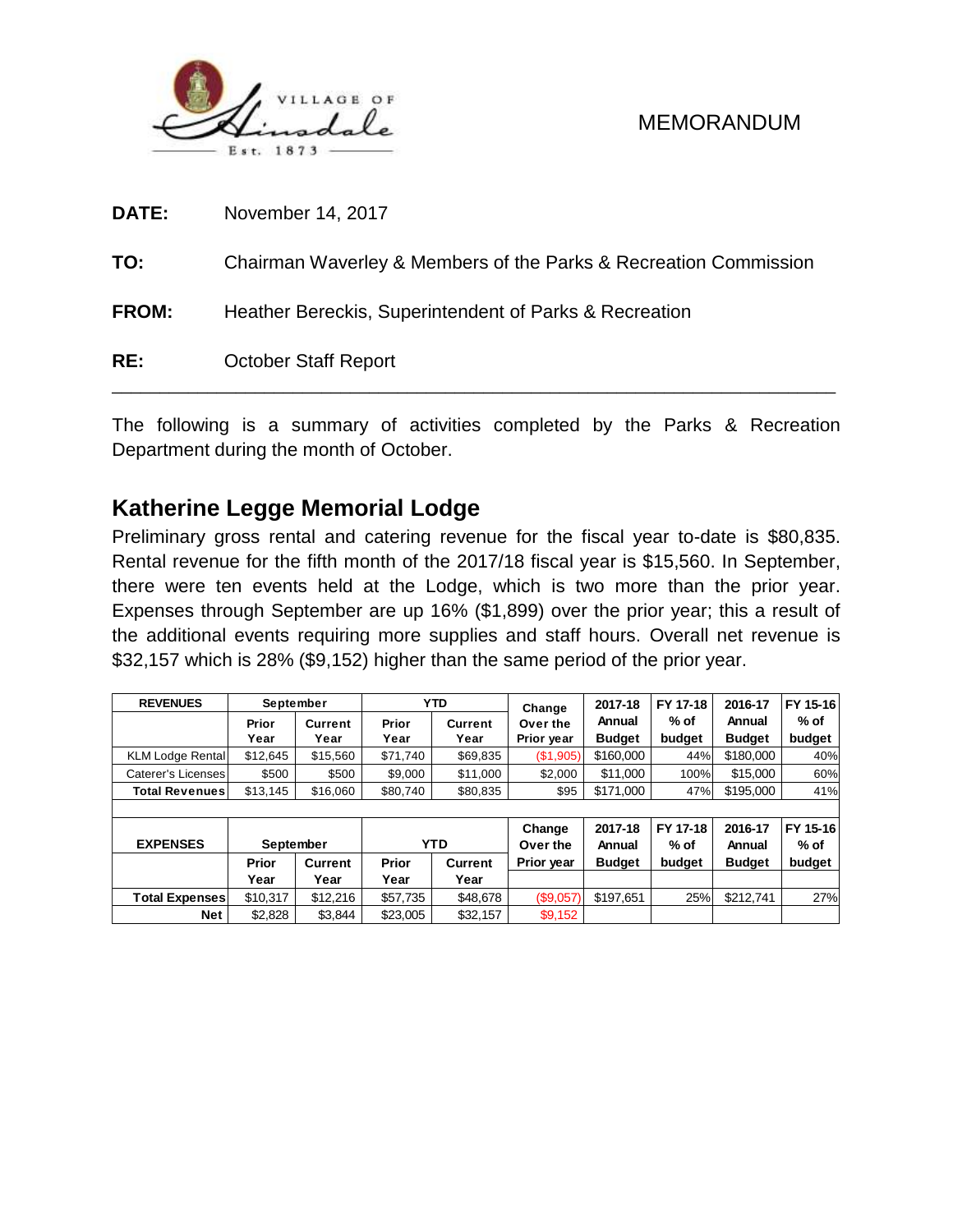

| <b>KLM Gross Monthly Revenues</b> |    |           |    |           |     |                                  |    |         |     |           |    |           |                                             |        |
|-----------------------------------|----|-----------|----|-----------|-----|----------------------------------|----|---------|-----|-----------|----|-----------|---------------------------------------------|--------|
| Month                             |    |           |    |           |     | 2011/12 FY 2012/13 FY 2013/14 FY |    |         |     |           |    |           | 2014/15 FY 2015/16 FY 2016/17 FY 2017/18 FY |        |
| May                               | \$ | 8,561     | \$ | 8,801     | \$  | 16,796                           | \$ | 13,745  | \$  | 16,000    | Ş  | 12,200    | \$                                          | 9,600  |
| June                              | \$ | 11,156    | \$ | 10,745    | \$  | 26,818                           | \$ | 17,450  | S   | 22,770    | \$ | 22,845    | \$                                          | 12,595 |
| July                              | \$ | 13,559    | \$ | 9,786     | \$. | 18,650                           | \$ | 12,909  | \$. | 27,475    | Ş  | 12,550    | \$                                          | 13,950 |
| August                            | \$ | 17,759    | \$ | 18,880    | \$  | 19,579                           | \$ | 25,350  | S   | 24,775    | Ş  | 11,500    | \$                                          | 18,130 |
| September                         | \$ | 14,823    | \$ | 14,498    | \$  | 12,137                           | \$ | 24,510  | \$  | 15,250    | \$ | 12,645    | \$                                          | 15,560 |
| October                           | \$ | 16,347    | \$ | 15,589    | \$  | 14,825                           | \$ | 23,985  | \$  | 25,580    | \$ | 21,395    |                                             |        |
| November                          | \$ | 8,256     | \$ | 11,612    | \$  | 8,580                            | \$ | 14,724  | \$  | 14,825    | \$ | 6,700     |                                             |        |
| December                          | \$ | 8,853     | \$ | 10,265    | \$  | 13,366                           | \$ | 17,290  | Ş   | 17,200    | \$ | 13,457    |                                             |        |
| January                           | \$ | 1,302     | \$ | 4,489     | \$  | 250                              | \$ | 8,450   | \$  | 2,850     | \$ | 4,624     |                                             |        |
| February                          | \$ | 2,301     | \$ | 6,981     | \$  | 7,575                            | \$ | 3,120   | \$  | 2,400     | \$ | 4,550     |                                             |        |
| March                             | \$ | 2,506     | \$ | 7,669     | \$  | 4,245                            | \$ | 6,725   | \$  | 8,945     | \$ | 5,944     |                                             |        |
| April                             | \$ | 2,384     | \$ | 4,365     | \$  | 3,600                            | \$ | 12,695  | \$  | 9,125     | \$ | 4,300     |                                             |        |
| total                             |    | \$107,807 |    | \$123,680 |     | \$146,421                        | \$ | 180,953 |     | \$187,195 |    | \$132,710 | \$                                          | 69,835 |

The graph below shows the past three years of lodge revenue and the upcoming year's projection. Future predictions are based on the average revenue from the event type. Also included below are charts indicating the number of reservations and reservation type by month. Typically, events are booked 6-18 months in advance of the rentals; however, if there are vacancies, staff will accept reservations within 5 days of an event. These tracking devices will be updated monthly.

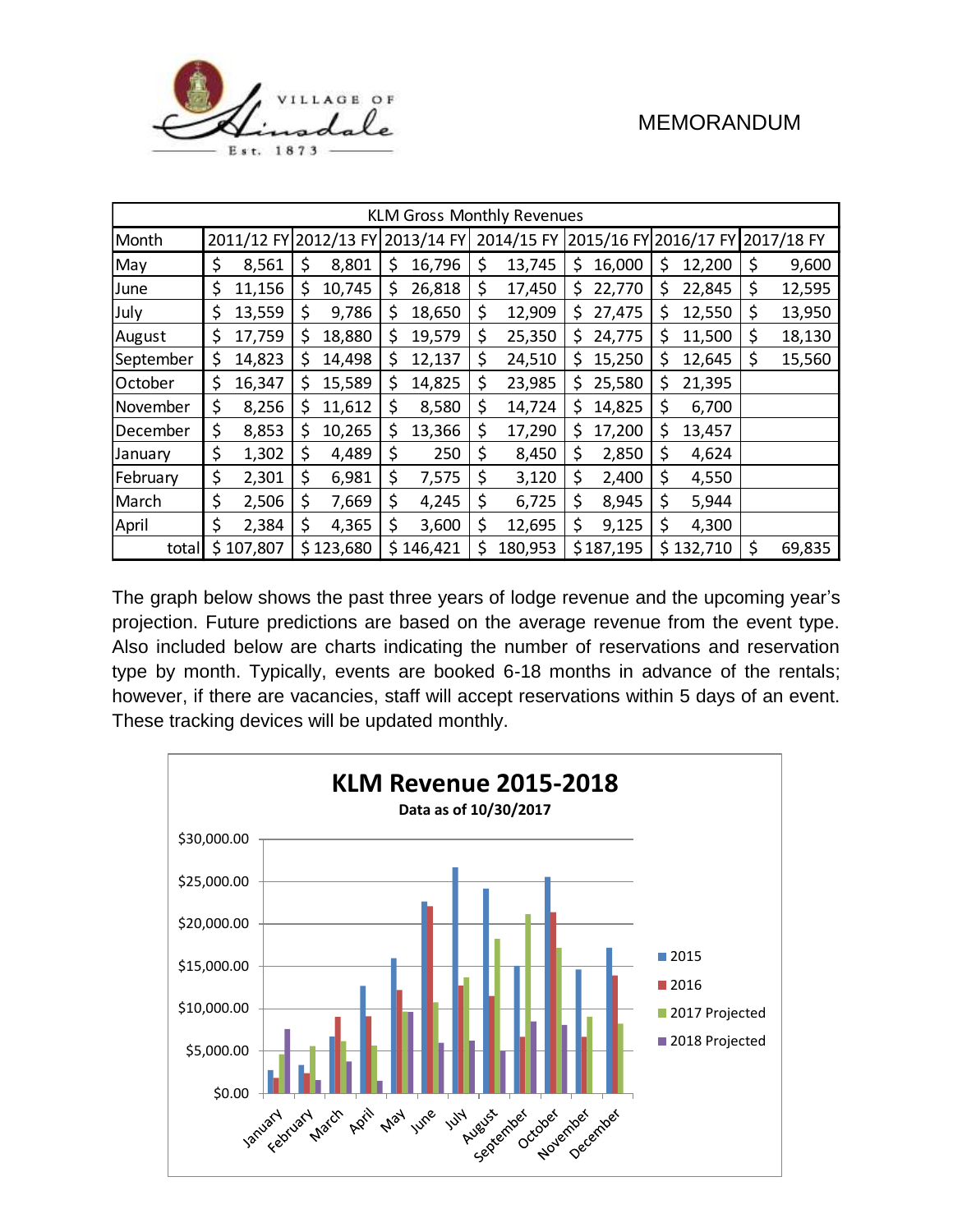



Staff is now working to implement the approved marketing plan for the 2017/18 FY, including the addition of Search Engine Optimization (SEO) and progressive marketing through The Knot. Details on this were presented at the August Parks & Recreation Commission meeting and will be reevaluated at the November Parks & Recreation Meeting. Daily leads are being received from the upgraded Knot.com advertising; lodge staff is tracking the conversion rate from leads to bookings. Staff is awaiting the first analytics report from Linchpin, the company performing the SEO project.

# **Upcoming Brochure & Activities**

### **Brochure & Programming**

Winter/Spring Brochure planning and preparation is underway, with the scheduled delivery date for residents being December 4<sup>th</sup>. Fall Brochures were delivered on August 1<sup>st</sup> and registration for programming began on August 7<sup>th</sup>. Staff added a number of new programs and special events, including Food & Wine Pairing night at KLM Lodge and the continuation of Movies in the Park. New programs for Winter/Spring include youth pickleball, archery, badminton, meditation, and Junior Firefighters.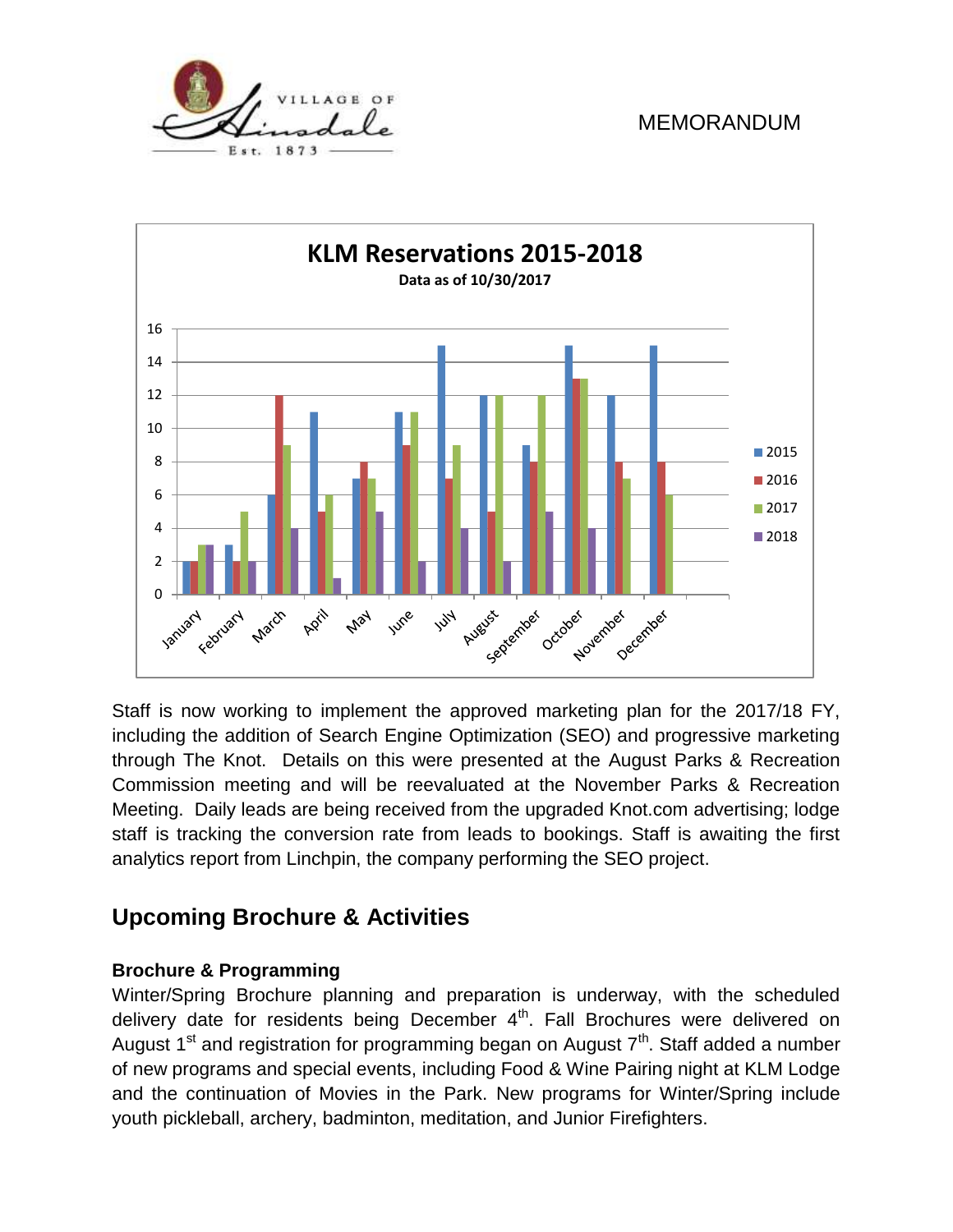

#### **Special Events**

The final Movies in the Park for 2017 took place on October 18<sup>th</sup> showing Hocus Pocus. Approximately 35 people were in attendance and staff provided free popcorn, candy and water to all attendees. Many attendees arrived in Halloween costumes for the event. Staff intends to continue the Movies in the Park events for 2018, but will change the dates to Friday evenings and may move to Robbins park so walking access is easier for families. Summer movie dates for 2018 will be June15th, July 27<sup>th</sup> and August  $10^{\text{th}}$ .

Fall Festival was held on Saturday October 21<sup>st</sup>, at its new location of Robbins Parks & The Community House. The day was sunny with temperatures in the low 70's. Staff estimates to have seen the largest attendance yet with well over 5000 people showing up throughout the day.

Finally, staff is currently preparing for upcoming special events including Breakfast with Santa on December  $2^{nd}$ ; and Holiday Express on December 17<sup>th</sup>.

# **Field & Park Updates**

#### **Fields/Parks**

Fall Fields usage will be wrapping up during the  $3<sup>rd</sup>$  week of November. Final payment invoices for rentals will be sent out on November 15<sup>th</sup>. Staff will begin booking Spring Field space in early January.

Public Service staff will begin winterizing park irrigation and bathrooms in the coming weeks. All facilities with the exception of KLM and Burns will be closed for the season.

### **Platform Tennis**

#### **Memberships**

Preliminary gross revenue for the 2017/18 fiscal year through the fifth month is \$40,079. Expenses through September are down 21% (\$2,869) over the prior year; this is a result of the work done early in the season to the electrical system in preparation for the capital walkway improvements. Overall net revenue is \$28,673 which is 38% (\$10,933) higher than the same period of the prior year. A breakdown of membership revenue through October  $31<sup>st</sup>$  is included below.